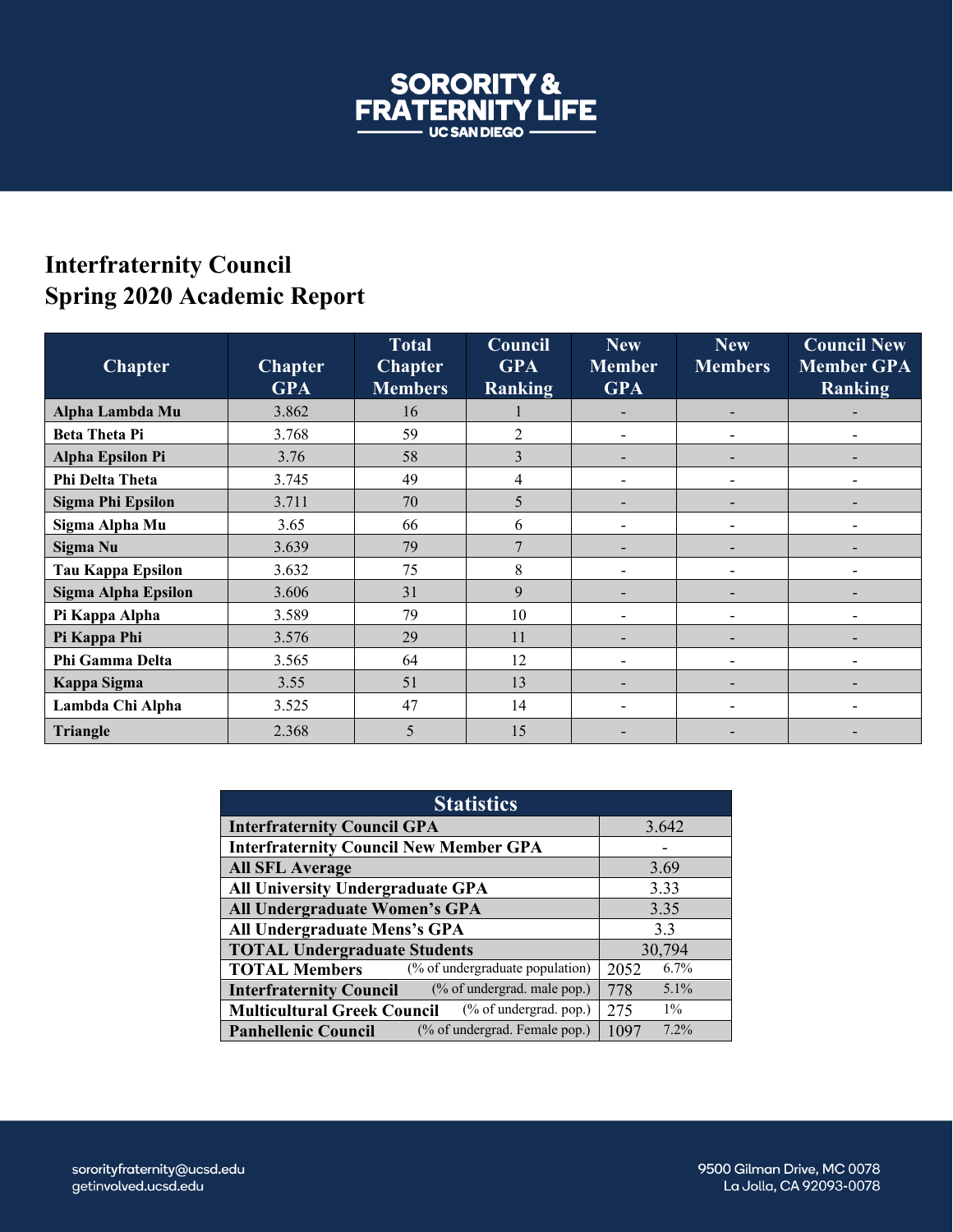

## **Multicultural Greek Council Spring 2020 Academic Report**

| <b>Chapter</b>             | <b>Chapter</b><br><b>GPA</b> | <b>Total</b><br><b>Chapter</b><br><b>Members</b> | Council<br><b>GPA</b><br><b>Ranking</b> | <b>New</b><br><b>Member</b><br><b>GPA</b> | <b>Council New</b><br><b>Member GPA</b><br><b>Ranking</b> |
|----------------------------|------------------------------|--------------------------------------------------|-----------------------------------------|-------------------------------------------|-----------------------------------------------------------|
| Lambda Theta Nu            | 3.967                        | 3                                                |                                         |                                           |                                                           |
| <b>Alpha Epsilon Omega</b> | 3.858                        | 13                                               | $\overline{2}$                          | $\overline{\phantom{0}}$                  |                                                           |
| Alpha Gamma Alpha          | 3.833                        | 10                                               | $\overline{3}$                          | -                                         |                                                           |
| Phi Lambda Rho             | 3.758                        | 28                                               | 4                                       |                                           |                                                           |
| Phi Iota Alpha             | 3.723                        | 7                                                | 5                                       |                                           |                                                           |
| Lambda Theta Alpha         | 3.7                          | 20                                               | 6                                       |                                           |                                                           |
| Psi Chi Omega              | 3.683                        | 21                                               | 7                                       |                                           |                                                           |
| Kappa Zeta Phi             | 3.656                        | 19                                               | 8                                       | $\overline{\phantom{a}}$                  |                                                           |
| Lambda Theta Phi           | 3.633                        | 7                                                | 9                                       |                                           |                                                           |
| <b>Sigma Omicron Pi</b>    | 3.603                        | 22                                               | 10                                      |                                           |                                                           |
| Lambda Phi Epsilon         | 3.573                        | 9                                                | 11                                      |                                           |                                                           |
| Delta Lambda Phi           | 3.567                        | 12                                               | 12                                      |                                           |                                                           |
| Sigma Alpha Zeta           | 3.558                        | 16                                               | 13                                      |                                           |                                                           |
| Sigma Pi Alpha             | 3.545                        | 33                                               | 14                                      | -                                         |                                                           |
| Gamma Zeta Alpha           | 3.421                        | 13                                               | 15                                      | -                                         |                                                           |
| Pi Alpha Phi               | 3.38                         | 26                                               | 16                                      | -                                         |                                                           |
| Nu Alpha Kappa             | 3.246                        | 15                                               | 17                                      |                                           |                                                           |

| <b>Statistics</b>                                               |                |  |  |  |
|-----------------------------------------------------------------|----------------|--|--|--|
| <b>Multicultural Greek Council GPA</b>                          | 3.597          |  |  |  |
| <b>Multicultural Greek Council New Member GPA</b>               |                |  |  |  |
| <b>All SFL Average</b>                                          | 3.69           |  |  |  |
| All University Undergraduate GPA                                | 3.33           |  |  |  |
| All Undergraduate Women's GPA                                   | 3.35           |  |  |  |
| All Undergraduate Mens's GPA                                    | 3.3            |  |  |  |
| <b>TOTAL Undergraduate Students</b>                             | 30,794         |  |  |  |
| (% of undergraduate population)<br><b>TOTAL Members</b>         | 6.7%<br>2052   |  |  |  |
| (% of undergrad. male pop.)<br><b>Interfraternity Council</b>   | $5.1\%$<br>778 |  |  |  |
| $(\%$ of undergrad. pop.)<br><b>Multicultural Greek Council</b> | $1\%$<br>275   |  |  |  |
| (% of undergrad. Female pop.)<br><b>Panhellenic Council</b>     | 7.2%<br>1097   |  |  |  |

9500 Gilman Drive, MC 0078 La Jolla, CA 92093-0078